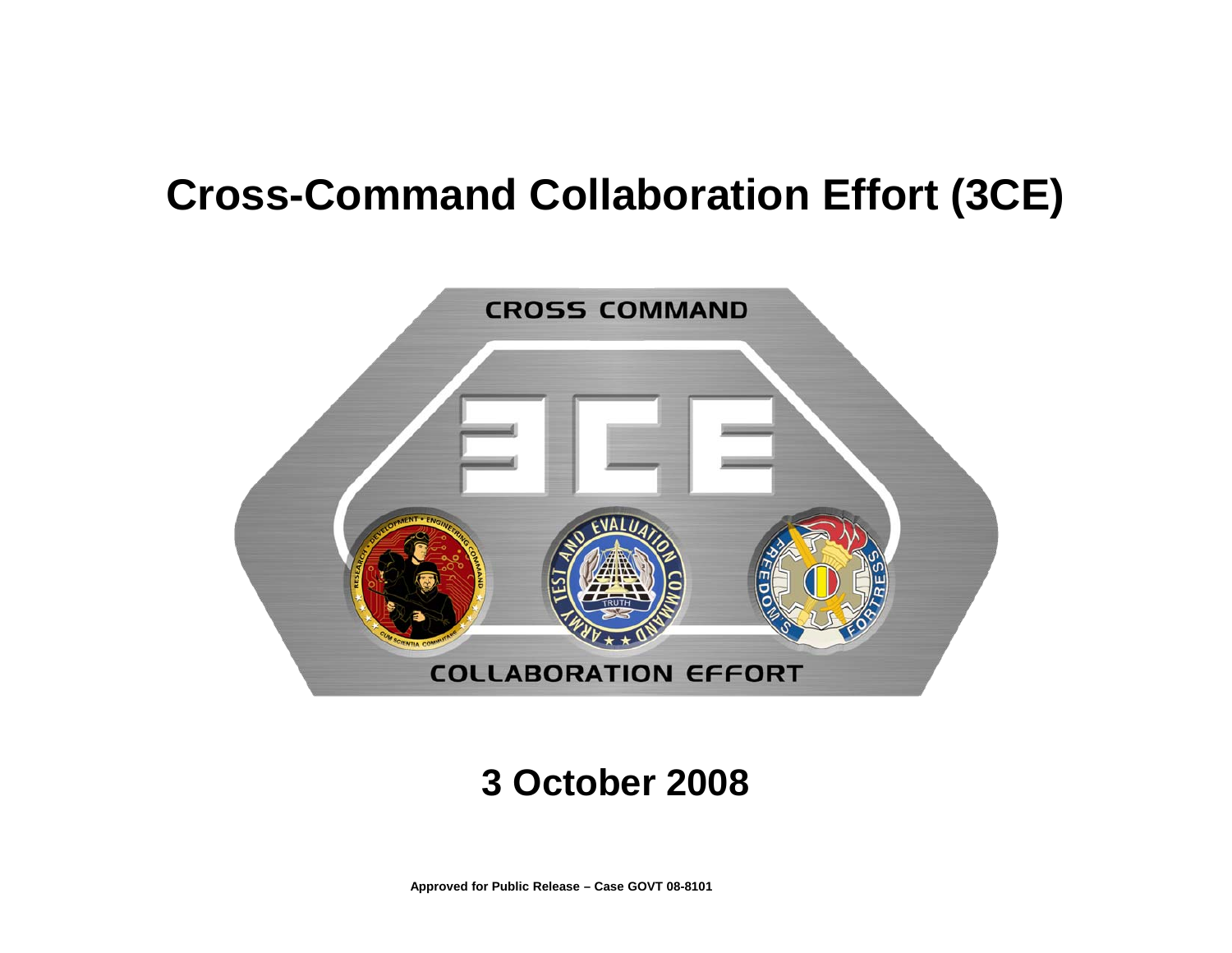# **Purpose and Agenda**

- **Purpose: Provide information on the Cross Command Collaboration Effort (3CE).**
- **Agenda:**
	- **Background and Overview**
	- **Capability**
		- **Network**
		- -**Knowledge Repository**
		- -**Requirements Identification and Decomposition**
		- -**Systems Engineering Process**
		- -**Documents: Processes and Procedures**
		- -**Planning: Cross Command M&S Investment Strategy**
	- **Application**
		- -**FCS Spin Out**
		- **Tools**
	- **Summary and Way Ahead**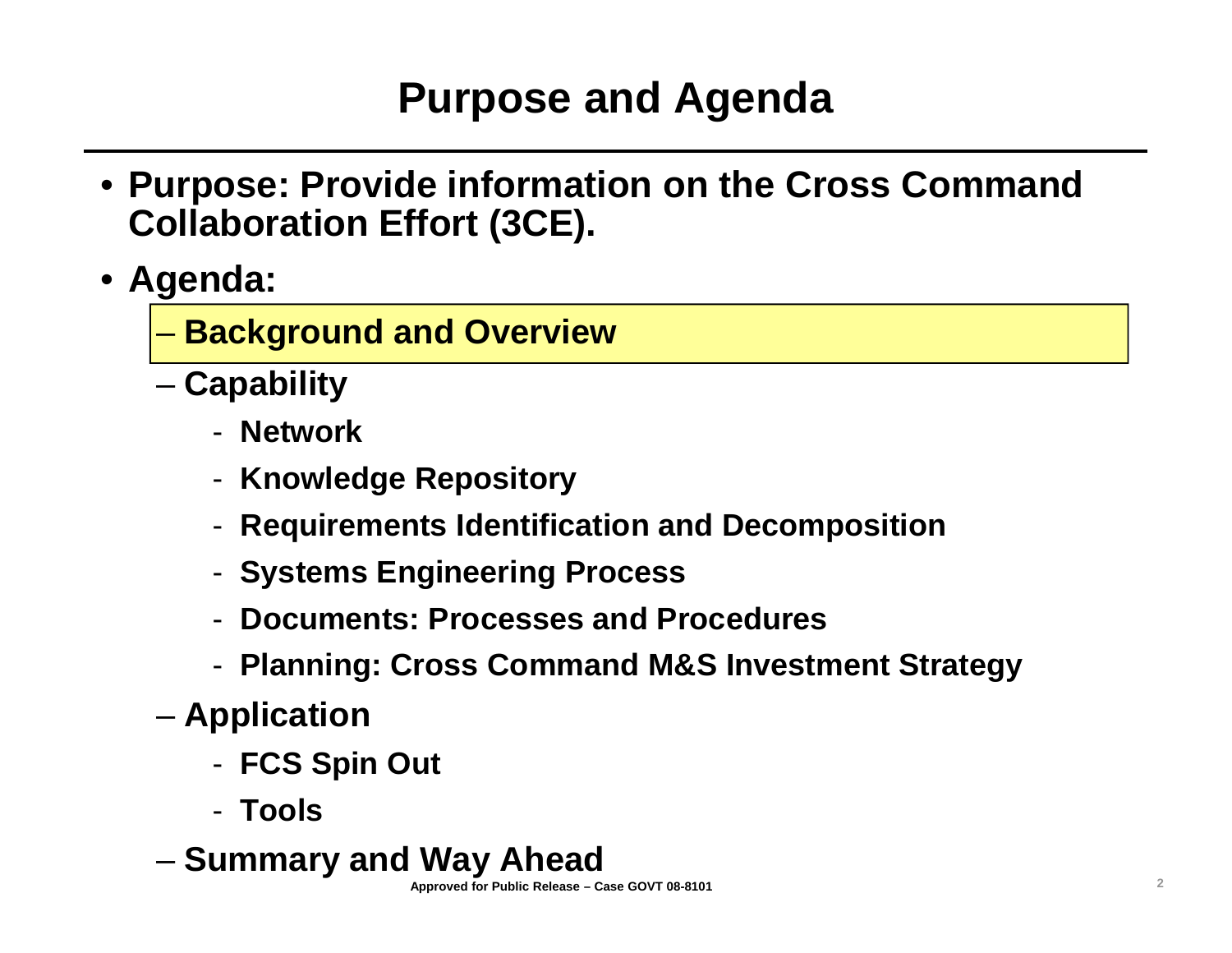# **What … 3CE Mission and Intent – Unique Capability**

**Mission: Develop a cross command Army M&S and data environment for design, development, integration, and testing of capabilities, systems, and prototypes.** 



**to include providing a common 3CE environment and expertise for the Army to leverage.** 

**End State: A 3CE environment that meets the common requirements of all three commands and Army PMs to conduct distributed DOTMLPF development.**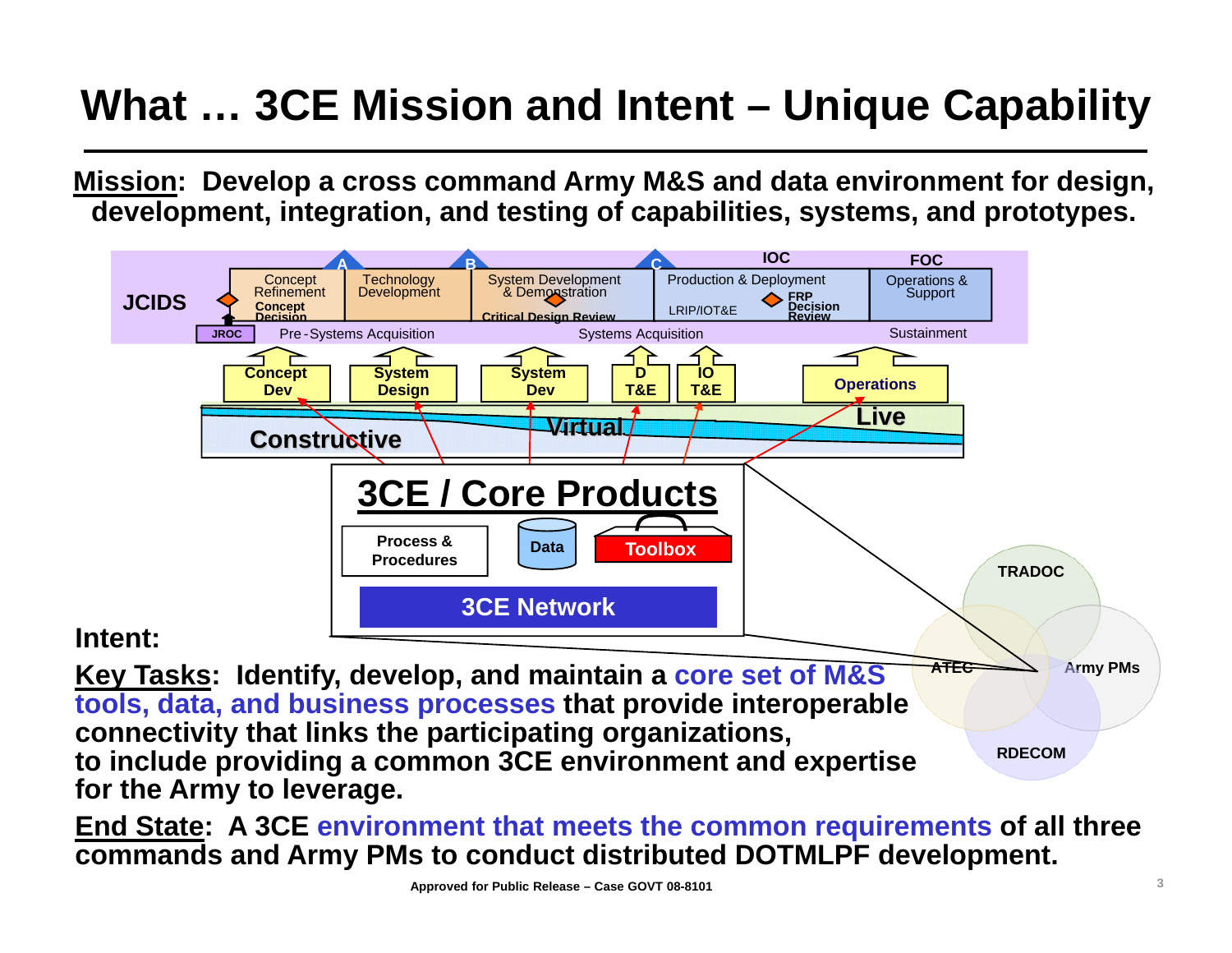# **Program Life Cycle Support … a Paradigm Change**

**The 3CE is focused on identifying and developing an M&S environment that meets the common requirements of all three commands and PM FCS BCT to conduct distributed DOTMLPF development.**

### **Current Operations <b>Future Operations**

**There are numerous, independent command analytic activities. MoM decomposition is a basic component of the analytic process**

**Integrated analytic activities conducted IAW standard operating procedures.**

**3CE is the agent of change**



**PM FCS may leverage some of these activities in support of time sensitive, program specific decisions.**

**The independent activities lead to discrete tool (e.g. M&S) capability development; sufficient to satisfy the immediate decision requirement and often not capable of supporting reuse requirements. Approved for Public Release – Case GOVT 08-8101**

**PM FCS leverages 3CE to develop a reusable M&S environment that is capable of supporting life cycle program decisions.**

**Standard processes, procedures, and a common M&S environment provides the means to conduct more integrated and collaborative DOTMLPF development.**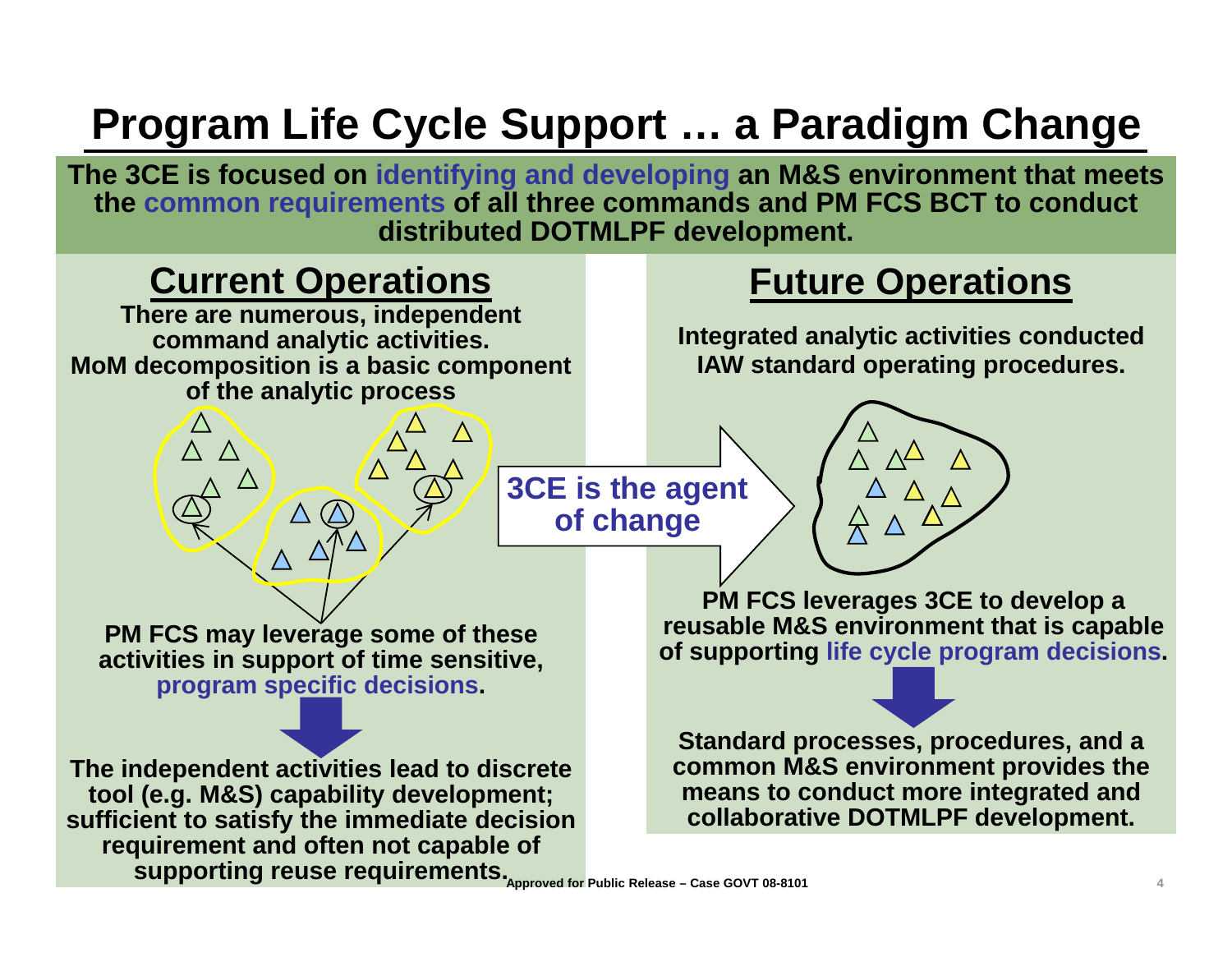# **3CE … How is This Effort Different?**

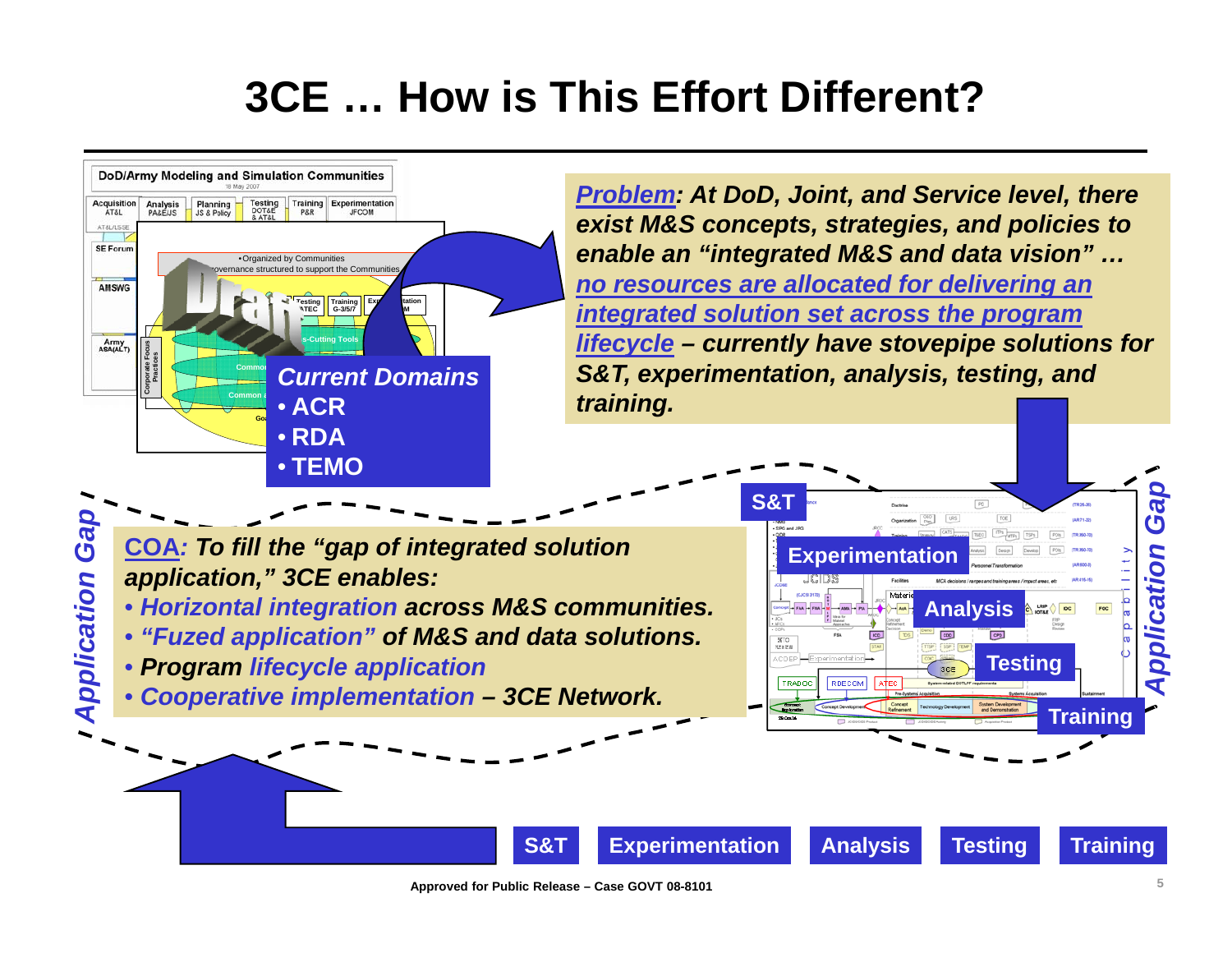### **Envisioned Benefits of 3CE to…**

| <b>The Army</b>                                                                                                     |                                                                                                                   |                                                                                   |                                                                        |
|---------------------------------------------------------------------------------------------------------------------|-------------------------------------------------------------------------------------------------------------------|-----------------------------------------------------------------------------------|------------------------------------------------------------------------|
| • Provides consistent representation through common tools and data IAW established<br>standards and best practices. |                                                                                                                   |                                                                                   |                                                                        |
| • Provides the capability to leverage a single event for multiple purposes.                                         |                                                                                                                   |                                                                                   |                                                                        |
| • Provides and develops environment capabilities that are traceable to user needs and<br>design requirements.       |                                                                                                                   |                                                                                   |                                                                        |
| • Enhances current M&S capabilities and reuse.                                                                      |                                                                                                                   |                                                                                   |                                                                        |
| • Provides a leave behind capability to support future SoS acquisition programs.                                    |                                                                                                                   |                                                                                   |                                                                        |
| <b>ATEC</b>                                                                                                         | <b>RDECOM</b>                                                                                                     | <b>TRADOC</b>                                                                     | <b>Program</b>                                                         |
| • Provides a consistent<br>environment for M-T-M                                                                    | <b>• Enables consistent</b><br>data from field tests                                                              | <b>• Enables VV&amp;A to test</b><br>standards for M-T-M                          | • Provides a single POC<br>for GFX selection                           |
| • Reduces preparation<br>time for a test                                                                            | • Reduces the number<br>of data requests                                                                          | • Reduces time to obtain<br>characteristic data                                   | • Leverages command<br>events for multiple                             |
| • Provides reusable and<br>consistent metrics<br>from development to<br>test                                        | • Enables leveraging<br>operational capabilities • Leverages multiple<br>for engineering and<br>performance tests | from the program<br>events for training<br>• Provides a single<br>environment for | purposes<br>• Reduces the M&S and<br>data coordination<br>requirements |
| • Enhances training<br>proficiency on test<br>equipment                                                             |                                                                                                                   | analysis, test, and<br>training                                                   | • Reduces funding for<br>duplicative M&S<br>efforts                    |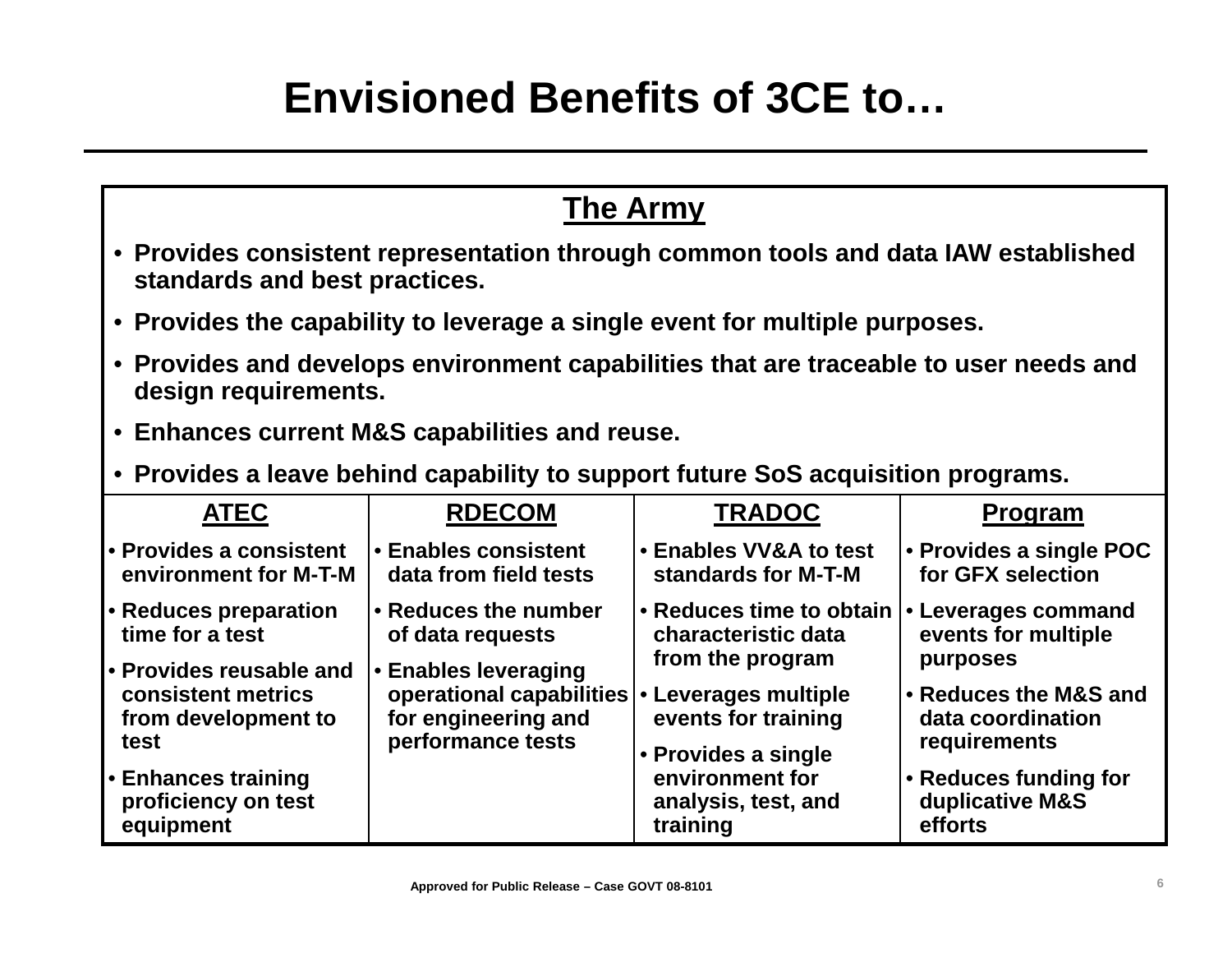# **Roles of 3CE**

### **3CE will:**

- • **Support FCS program acquisition decisions.**
- •**Enable AETF application.**
- • **Assess current capabilities to satisfy requirements; identify potential M&S solution providers and capability gaps.**
- • **Integrate and configuration manage M&S capabilities that are common across commands into the Bliss-WSMR LVC environment.**
- • **Provide a means to collaborate cross-command and cross-domain capabilities.**
- • **Establish and share a set of standards, best practices, and expertise.**
- $\bullet$  **Provide a leave-behind capability for future analytic, training, and testing support to acquisition programs.**

### **3CE will not:**

- • **Replace a command's unique mission roles and responsibilities.**
- • **Replace a command's unique M&S capabilities.**
- • **Replace a command's unique data capabilities.**
- • **Impose 3CE capabilities on command unique missions.**
- • **Operate, maintain, or manage a command's distributed network.**

*As the integrator of an environment, 3CE focuses on common and consistent capabilities to enable cross command collaboration, synergy, and reusability.*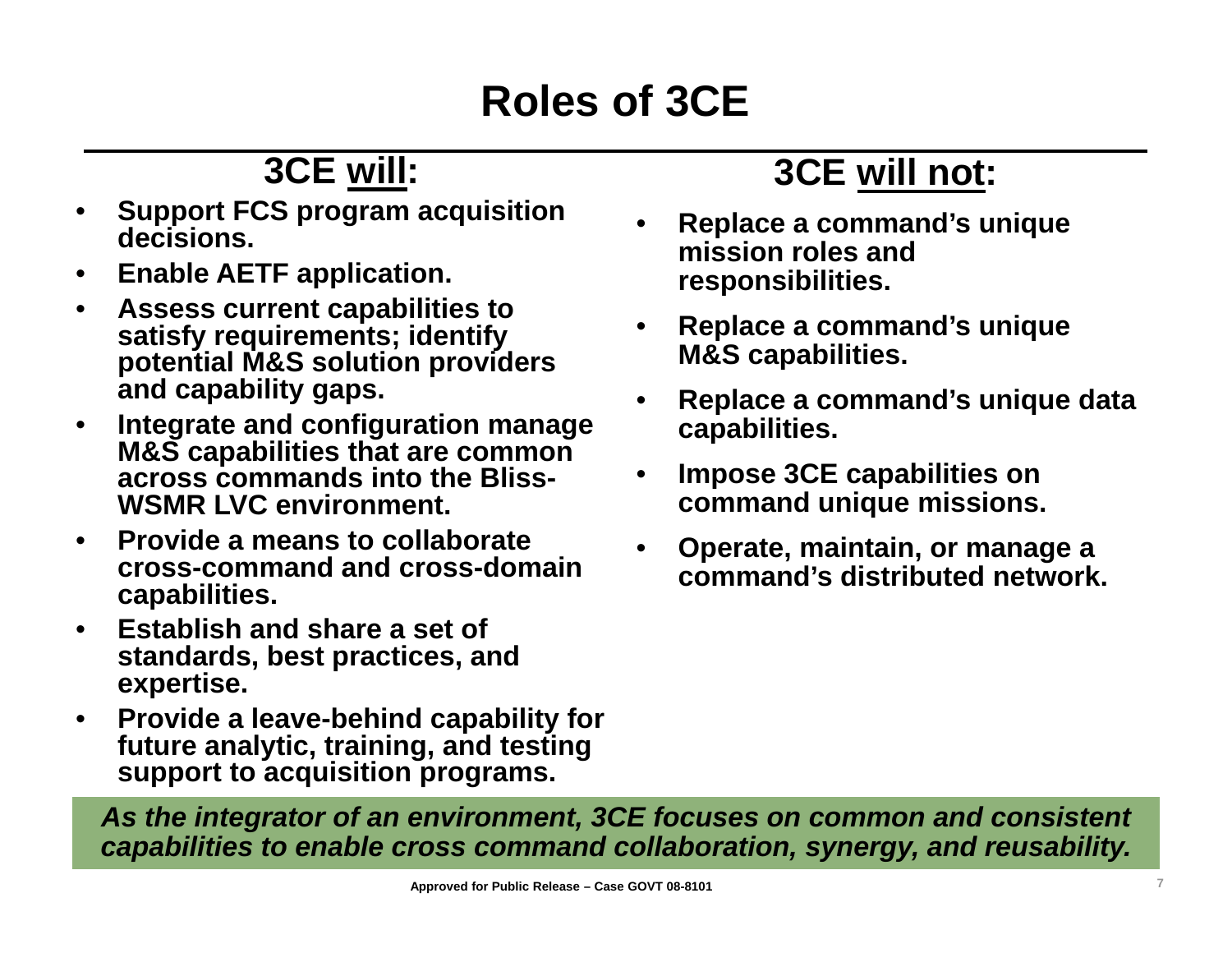# **Purpose and Agenda**

- **Purpose: Provide information on the Cross Command Collaboration Effort (3CE).**
- **Agenda:**
	- **Background and Overview**
	- **Capability**
		- **Network**
		- -**Knowledge Repository**
		- -**Requirements Identification and Decomposition**
		- -**Systems Engineering Process**
		- -**Documents: Processes and Procedures**
		- -**Planning: Cross Command M&S Investment Strategy**
	- **Application**
		- -**FCS Spin Out**
		- **Tools**
	- **Summary and Way Ahead**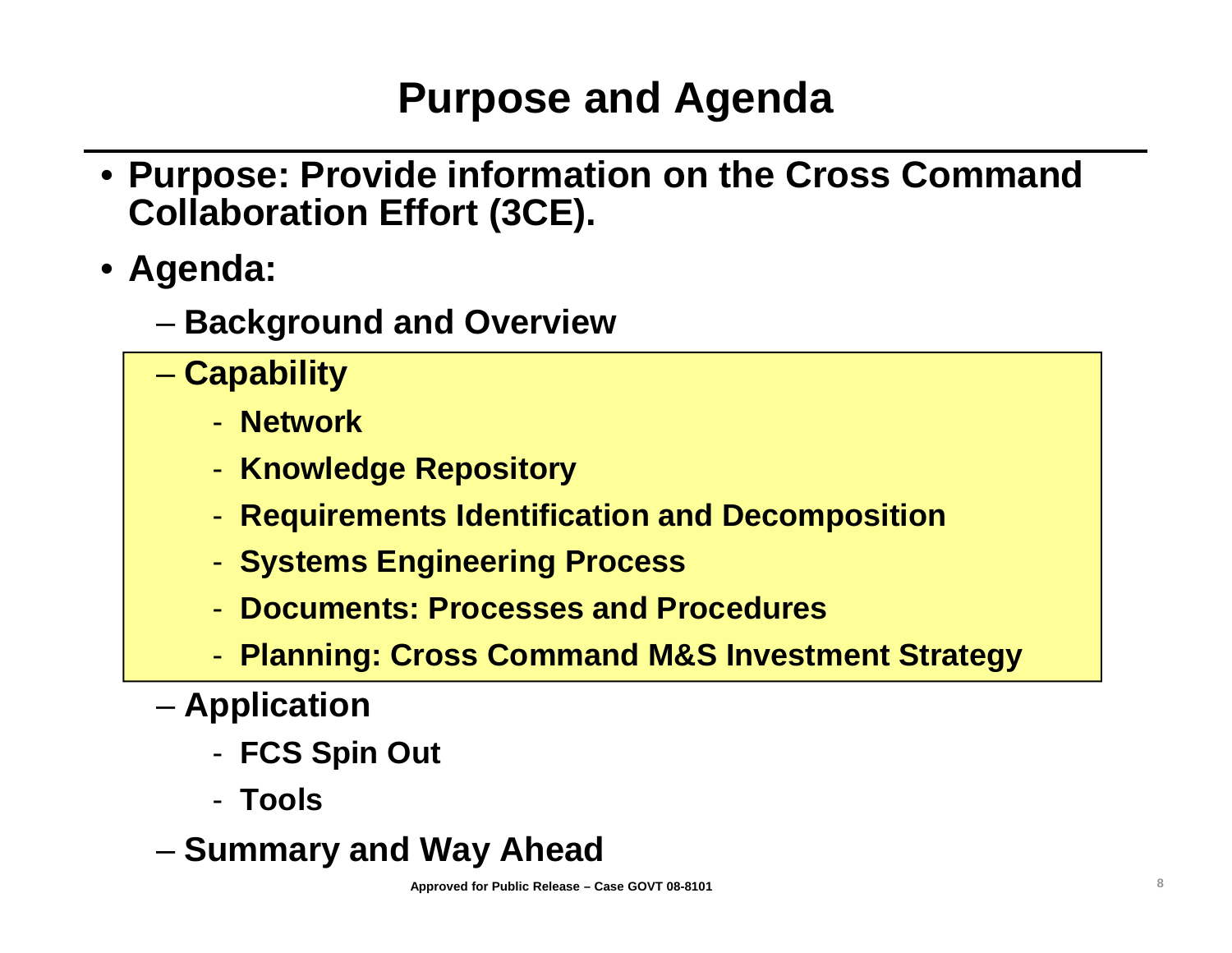### **3CE Network**

#### • **Network**

- – **Established 3CE network consisting 52 total nodes built from 4 "Command" networks**
	- -**TRADOC- BLCSE (Battle Labs and Analysis Centers)**
	- **ATEC- ATIN (Test Centers)**
	- **RDECOM- DVL (Research labs)**
	- **PM LSI – Sys of Systems Integrated Labs**
- **Links of the Company Provides capability to conduct distributed experimentation, testing and analysis.** 
	- **Extensible to other activities**
- **Provides collaboration services** 
	- **VTC**
	- **Voice over IP**
	- -**Data and file storage**

### – **Persistent Network available 24/7/365**

**Updating Network MOAs and Accreditation to support select Multi National participants in Army directed events.**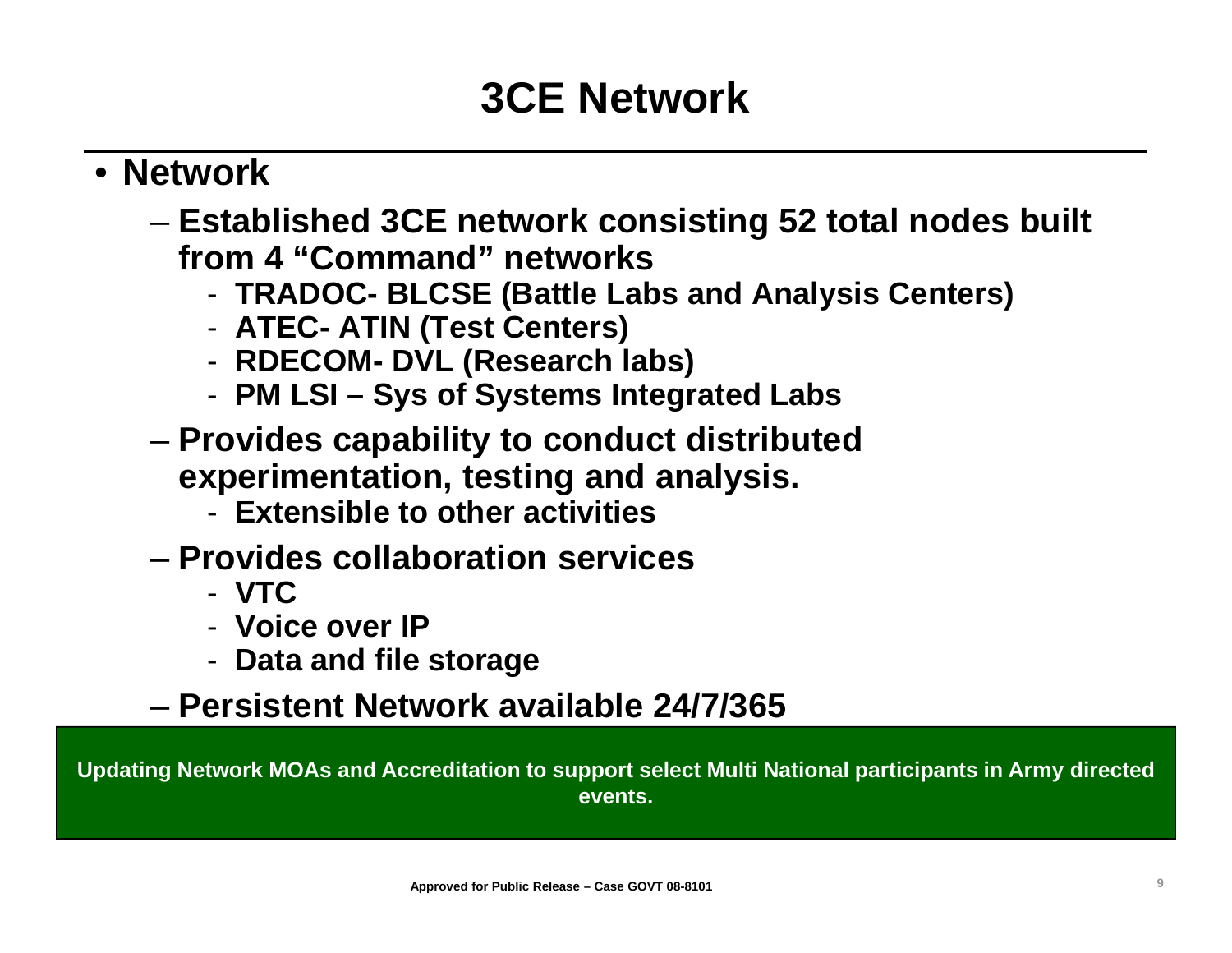### **3CE Network ... A Proven Capability**

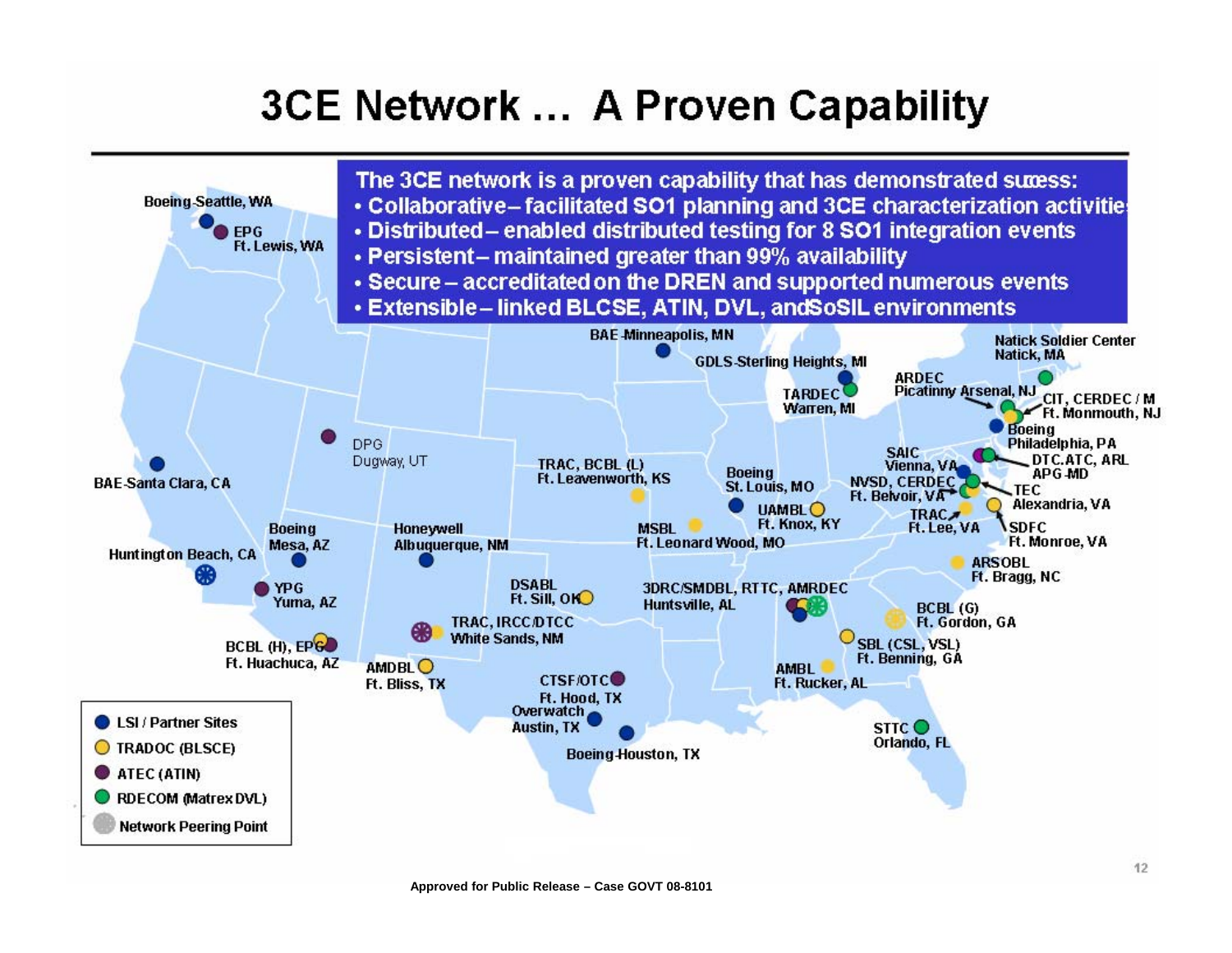# **Why the Need for a Knowledge Repository (KR)?**

#### *The 3CE KR is needed by multiple users to enable mission execution …*

#### **3CE Team Members (Internal Users)**

- Facilitate team member coordination
- Enable development, test, and integration activities relating to 3CE's mission and intent.
	- Enable Collaboration
	- Enable Document Sharing
	- Establish processes and procedures to ensure KR contains current and validated information

#### **3CE Commands & PMs (External Users)**

- Satisfy information needs
	- 3CE capabilities (tools, network)
	- 3CE processes
	- 3CE data
- Satisfy <u>event coordination needs</u>
	- Support the planning, development, execution, and reporting of events
	- Facilitate cross command data visibility and accessibility

#### **3CE Mission and Intent**

Mission (Vision): Develop a cross command Army M&S and data environment for design, development, integration, and testing of capabilities, systems, and prototypes.



common requirements of all three commands and PM FCS BCT to conduct distributed DOTMLPF development.

#### *… its demand has a proven reputation for enabling mission success.*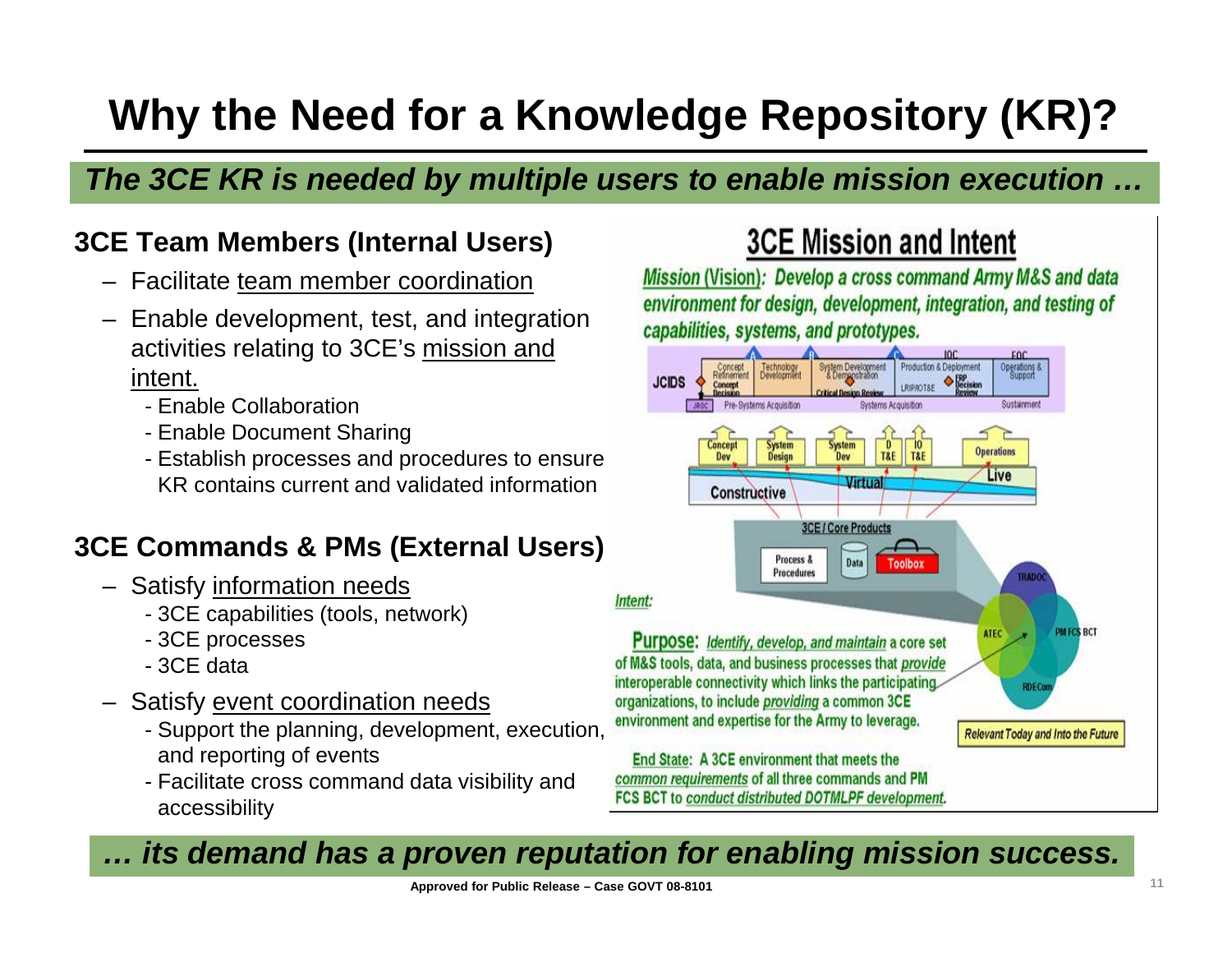# **How do We Function? … 3CE Overarching Process**



**Approved for Public Release – Case GOVT 08-8101**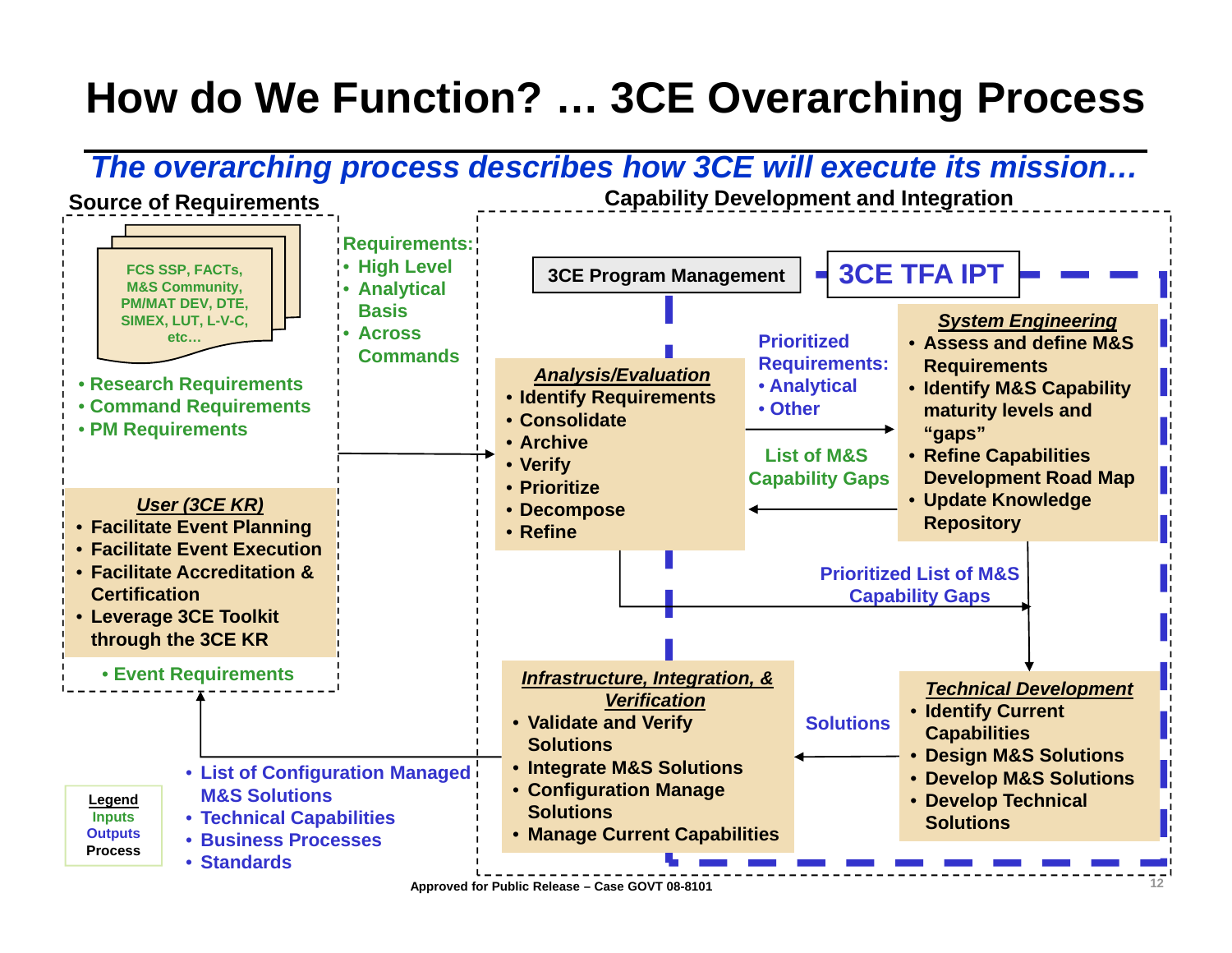# **Analyst/Evaluator Requirement Decomposition**

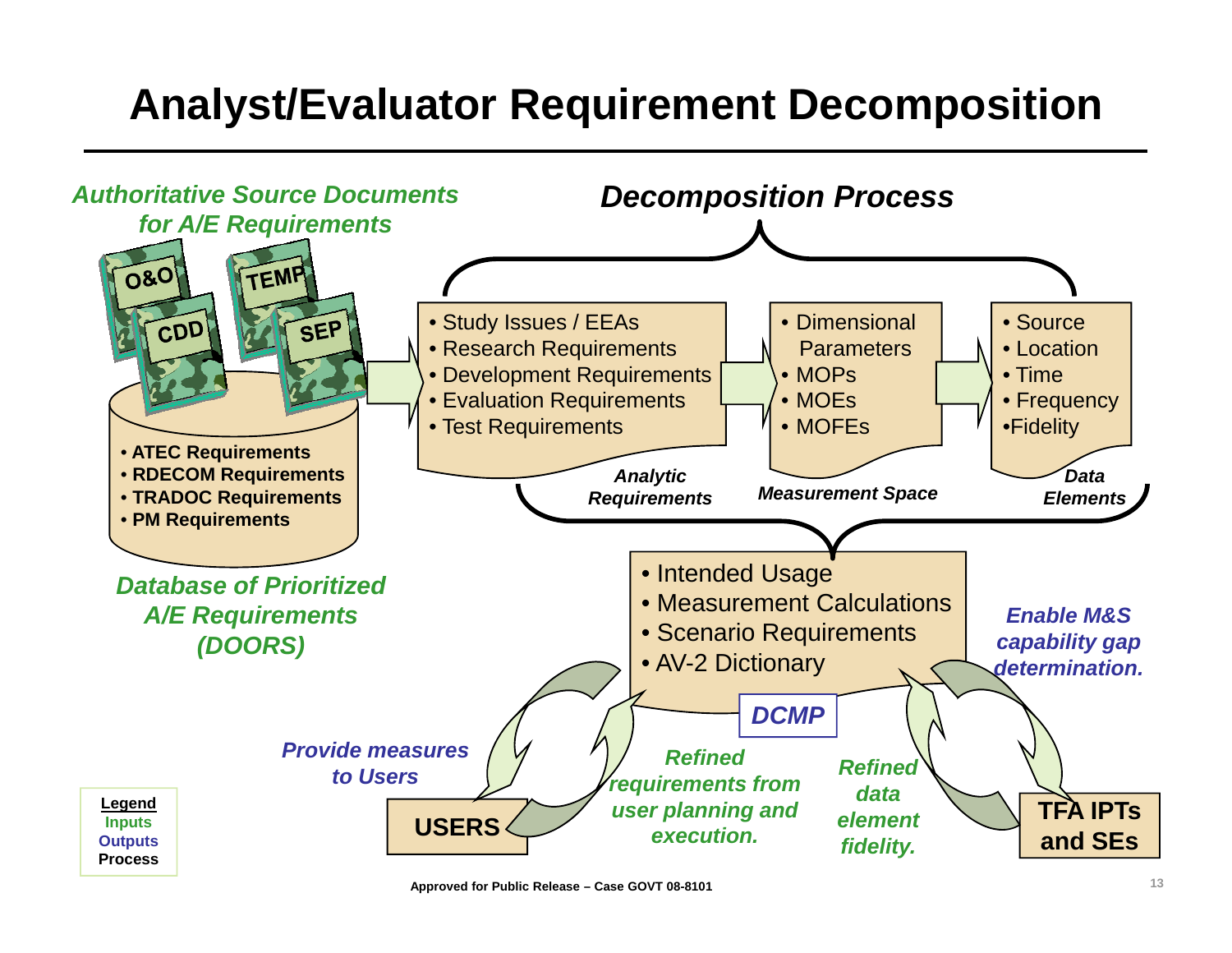# **Requirement Types**

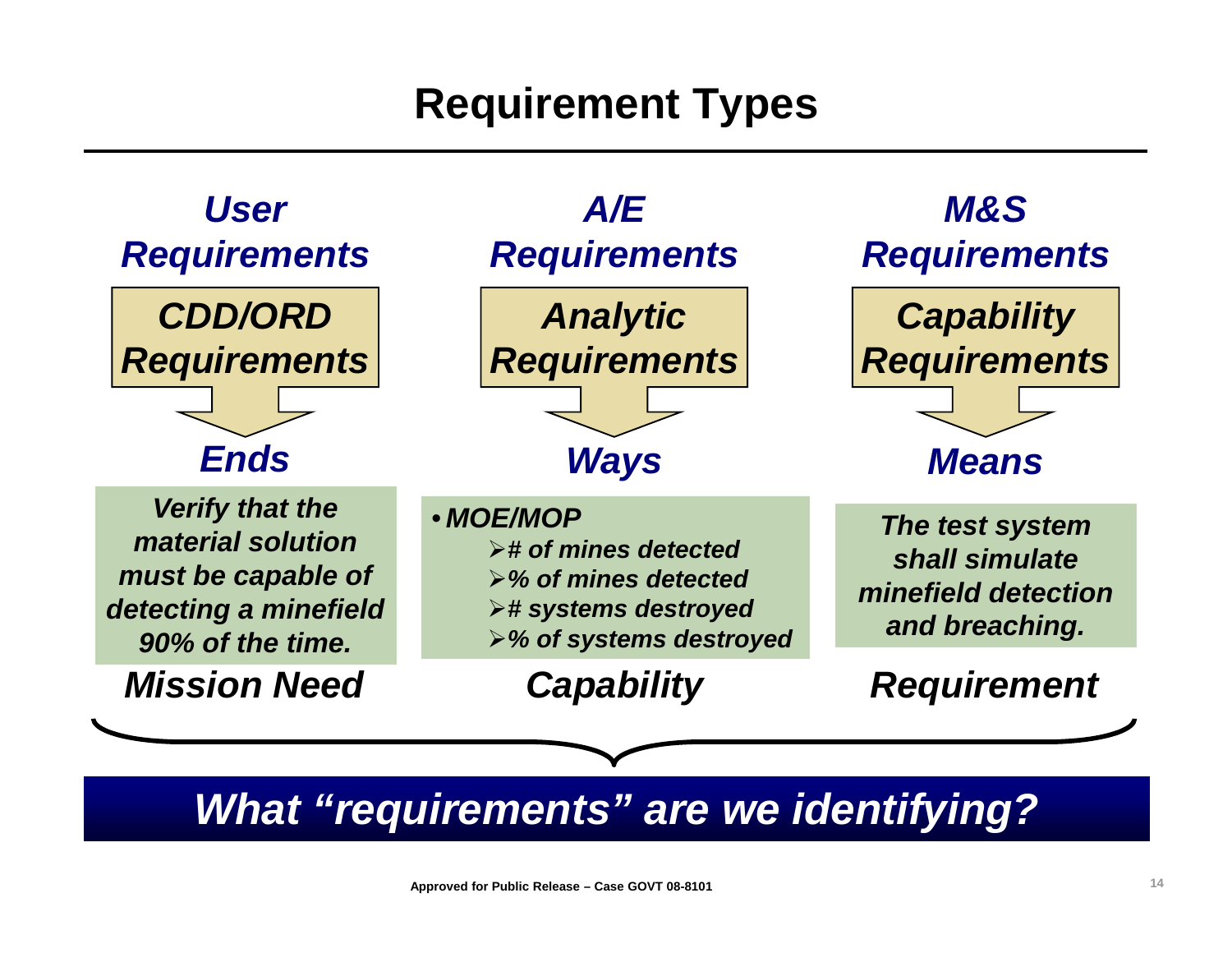# **Tool Selection Using the 3CE Knowledge Repository**



**Approved for Public Release – Case GOVT 08-8101**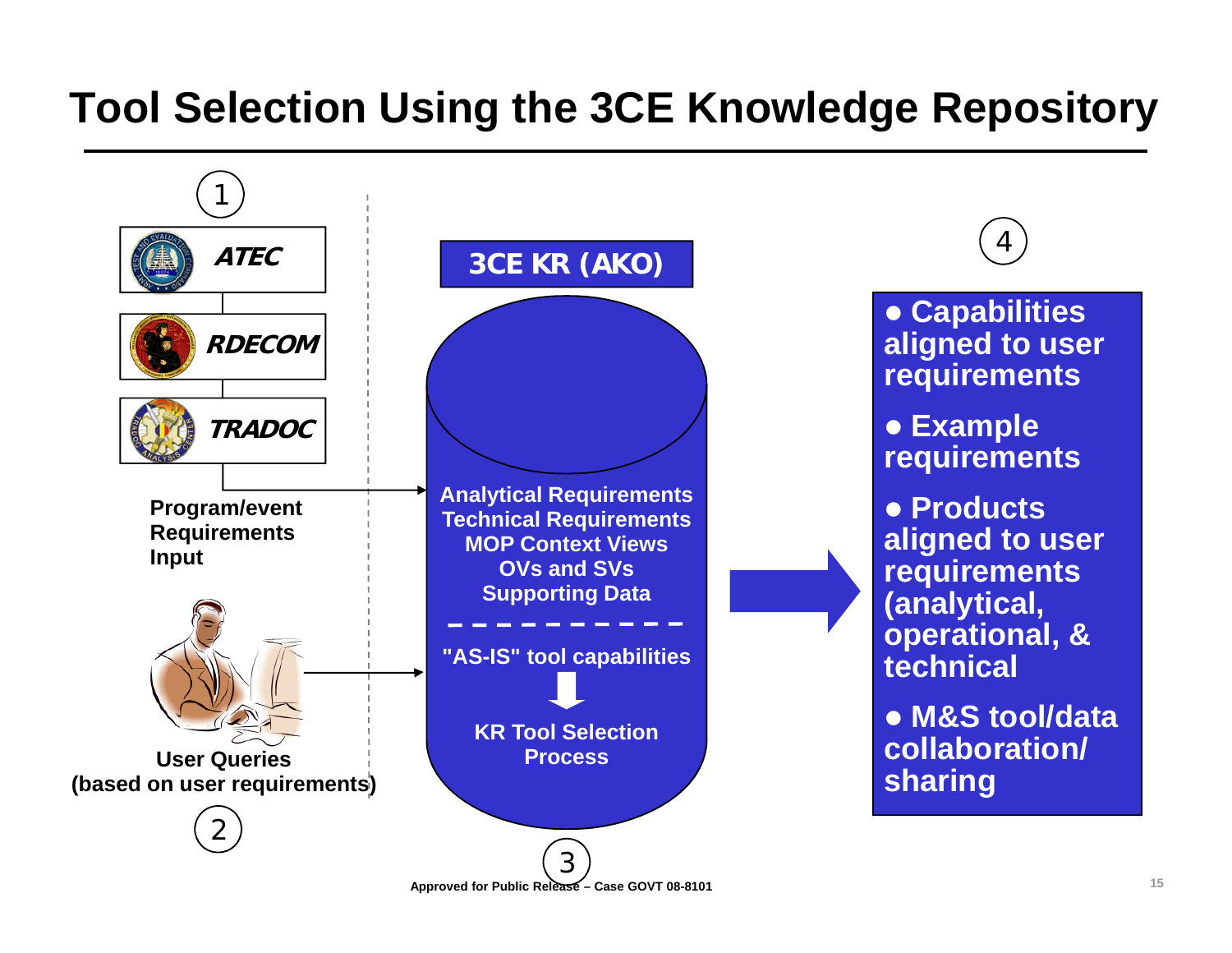## **How Do We Involve the M&S Community?**

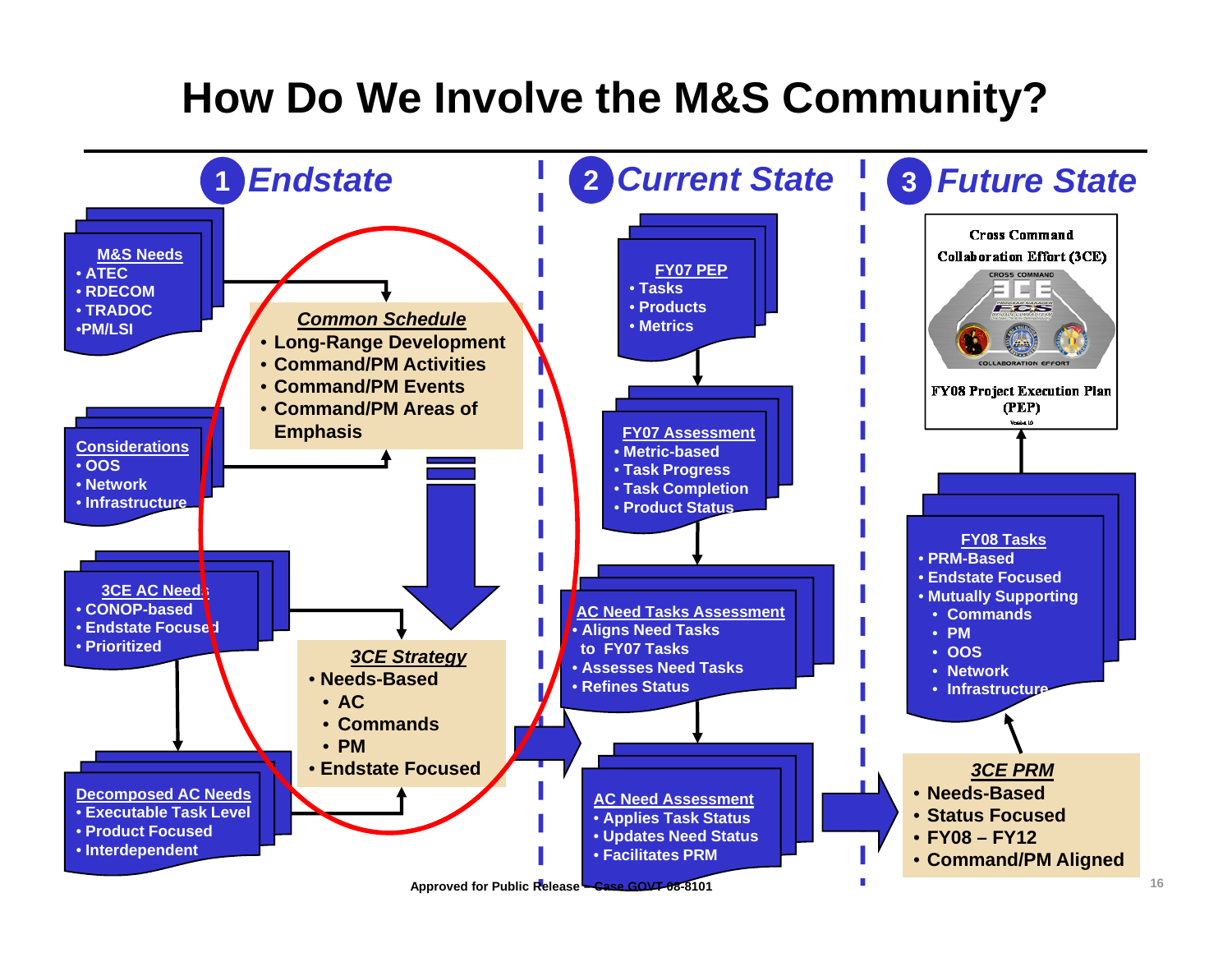# **Purpose and Agenda**

- **Purpose: Provide information on the Cross Command Collaboration Effort (3CE).**
- **Agenda:**
	- **Links of the Company Background and Overview**
	- **Links of the Company Capability and Product Accomplishments**
		- **Network**
		- -**Knowledge Repository**
		- -**Requirements Identification and Decomposition**
		- -**Systems Engineering Process**
		- **Documents: Processes and Procedures**
		- -**Planning: Cross Command M&S Investment Strategy**
	- **Harry Committee Application**
		- -**FCS Spin Out**
		- **Tools**

**Links of the Company**  $-$  Summary and Way Ahead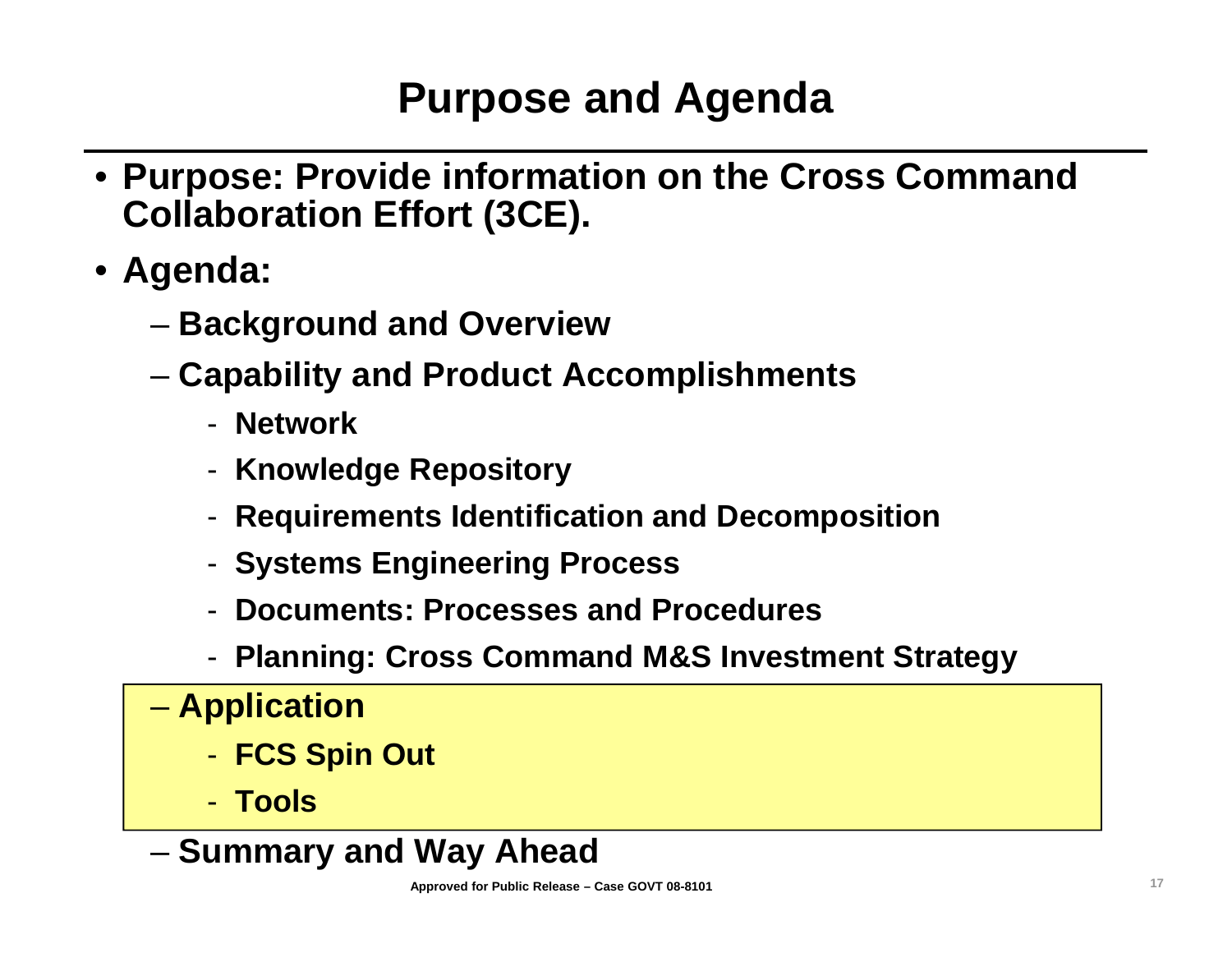### **Accomplishments to Date for FCS**

**Event Support**

- **Links of the Company Experiment 1.1**
	- **Linked over 3CE sites**
	- **Provided live video and AAR for experiment**
	- **Ability to share lessons learned throughout Army real time.**
- **SO simulation federation**
	- **Identified requirements**
	- **Identified solutions**
	- **Conducting integration to provide common solution to 4 events.**

*A 3CE environment that meets the common requirements of all three commands and PM FCS BCT to conduct distributed DOTMLPF development.*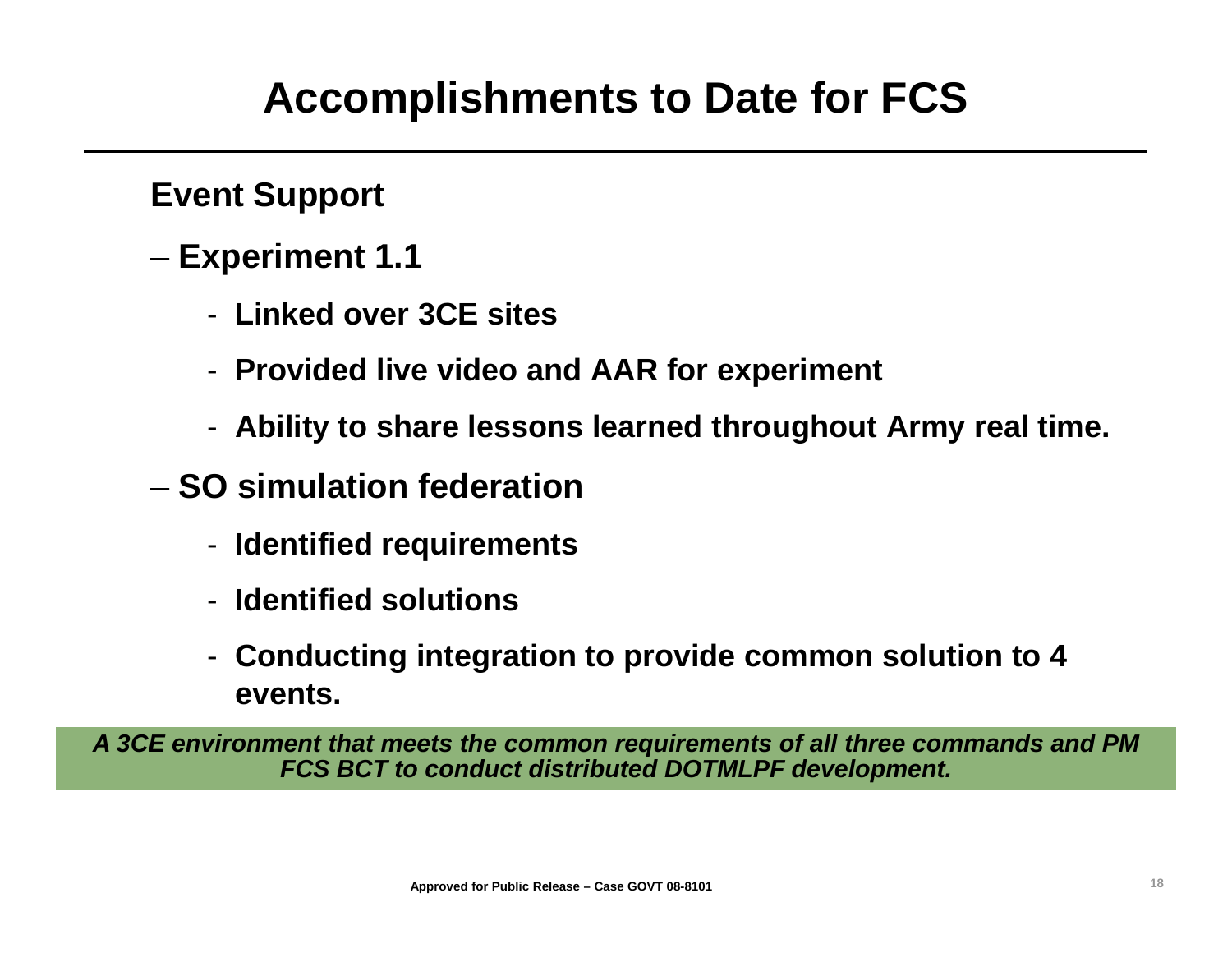# **An Applied Example … 3CE Supporting SO**

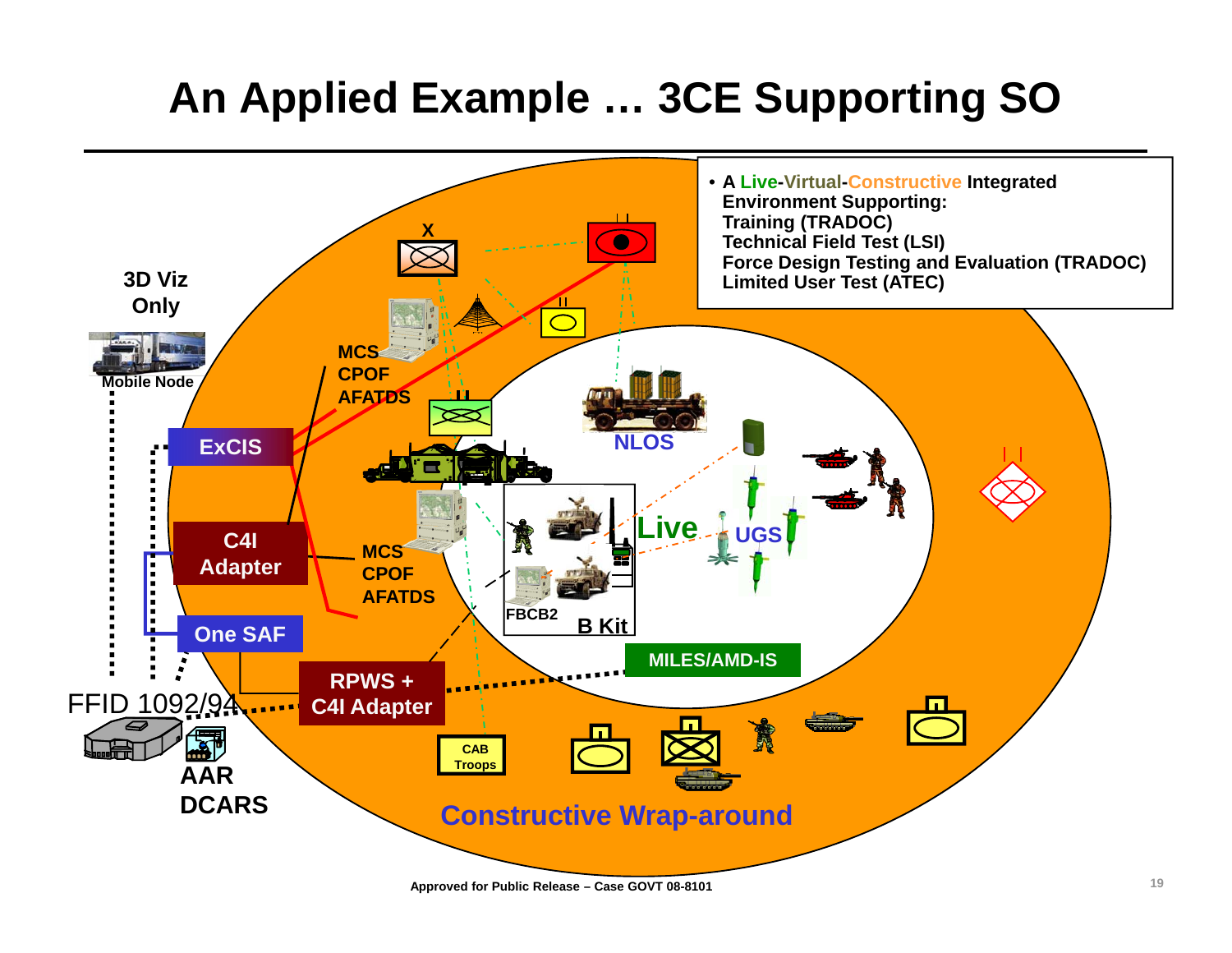### **Enabling SO1 Integration … Requirements Focused**



**Approved for Public Release – Case GOVT 08-8101**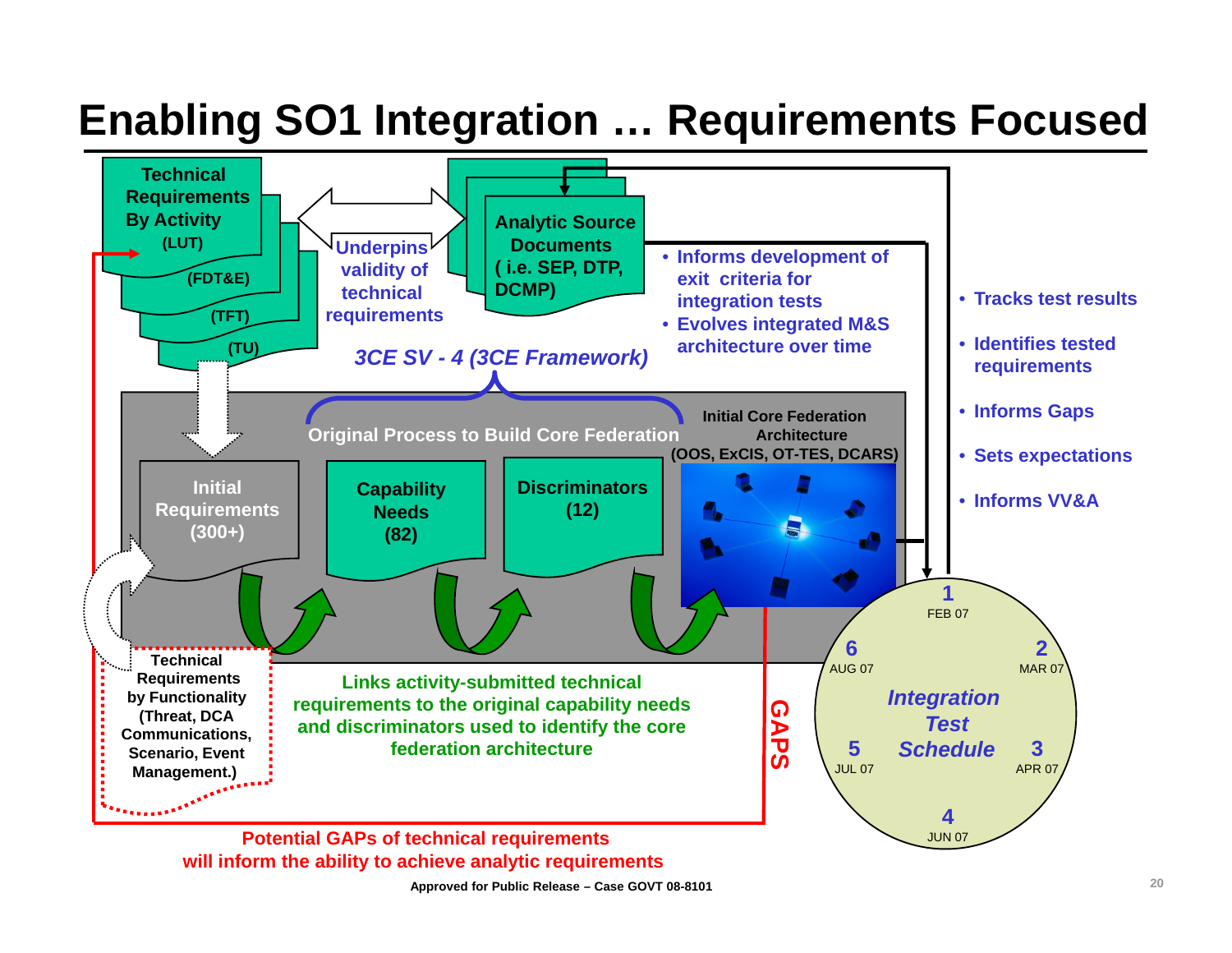# **Purpose and Agenda**

- **Purpose: Provide information on the Cross Command Collaboration Effort (3CE).**
- **Agenda:**
	- **Links of the Company Background and Overview**
	- **Links of the Company Capability and Product Accomplishments**
		- **Network**
		- -**Knowledge Repository**
		- -**Requirements Identification and Decomposition**
		- -**Systems Engineering**
		- **Documents: Processes and Procedures**
		- -**Planning: Cross Command M&S Investment Strategy**
	- **Links of the Company Application Accomplishments**
		- -**FCS Spin Out**
		- **Tools**

**Harry Committee Summary and Way Ahead**